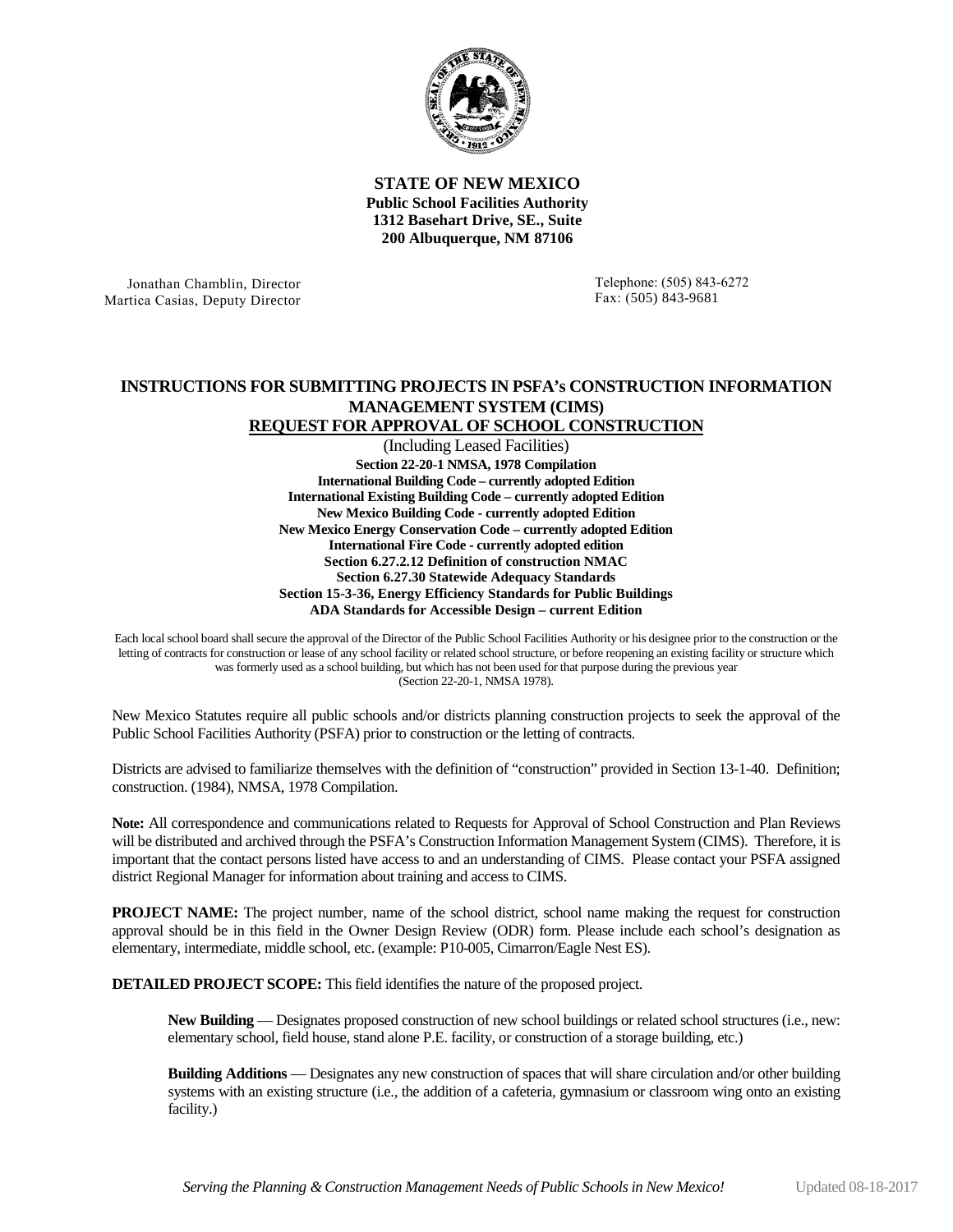**Building Renovations** — Includes renovations, reconfiguring or updating of existing spaces or systems, including building modifications or conversions and major heating/cooling equipment replacements. Reroofing projects would be considered building renovations.

**Reopening Closed School** — Designates a proposal to return to service an existing facility which has been used as a school building in the past, but which has not been used for that purpose during the previous year.

**Site Work/Landscaping** —Includes any site development, grading, installation of playing fields, installation of playground equipment, landscaping work, installation of irrigation systems, etc. Required drawings include a site plan showing relationships to main buildings and any structural sections. Projects of this type need only submit final drawings for review.

**Portable Building —**Includes the installation of and modifications or additions to portable buildings, including the installation of entry ramps and stairways. Required drawings include: A site plan showing relationship to main buildings and location of all utilities, a schematic floor plan, foundation plans and accessibility details, and locations of electrical, fire alarm and communication systems. Projects of this type need only submit final drawings for review.

**Leased Facilities —** Prior to entering into any lease, the PSFA must review a full set of plans to assure spaces provided meet the Statewide Adequacy Standards and all applicable building codes adopted by the State of New Mexico. Any lease facility to be used for educational purposes must meet all the building requirements for an E occupancy.

Provide a short description of the proposed project. If multiple facilities will be affected by the project, list each school and the work to be performed there.This description should include the exact language (if any) from grant or funding award letters describing the Scope of Work (e.g., Federal IDEA grants, PSCOC awards, etc.) If there are no other sources of funding for a project, the Scope of Work must adhere to this language. If additional funding sources are listed, the Scope of Work may be expanded to reflect the increased funding.

**REVIEWS BY PHASE:** The PSFA requires that documentation for any construction project be submitted at four separate phases of development. At each phase in the development of a project, a new Owner Design Review (ODR) processin CIMS must be submitted along with the required supporting documentation. The required supporting documentation and/or drawings for each phase are listed below. **Approval for each submission must be received prior to moving forward with the next submission phase.** The PSFA is committed to a fourteen (14) non-holiday calendar day turn-around-time on Program Statement, Schematic Design and Design Development Reviews, and a twenty-one (21) non-holiday calendar day turn-around on Final Review, which includes the CID Permit Review. These turn-around-times do not begin until all submittal materials are received by the PSFA Planning and Design Department.

**Program Statement:** Submit a Summary Program Statement Phase RASC process with electronic/PDF set of plans and specifications. Specifically provide:

- □ Program statement in accordance with *New Mexico Public School Adequacy Planning Guide* following completion of educational programming, affirming the overall project budget, the MACC portion of the budget, and establishing the goals, facts, regulations, conditions and concepts that bound the Project and describing how this project serves the needs of the school(s),district and the community.
- □ Tabular report of space needs
- $\Box$  Typical classroom plan(s), describing key features, furniture and layouts
- $\Box$  Statement of desired architectural and site character and goals
- $\Box$  Statement of building performance standards, technical requirements and owner design guidelines, including intention to earn ENERGY STAR
- $\Box$  Statement of maintainability needs and goals
- $\Box$  Overall estimated project budget with MACC as a subset estimate in a Level 1 UniFormat statement of probable cost
- $\Box$  Master schedule by phases for design, construction and occupancy with major milestones, including time for reviews and approvals at each phase
- $\Box$  Identify regional drainage management plan that will be used to create the drainage solution for the proposed Project
- □ U.S. FEMA Flood Insurance Rate Map or FIRMette (if available)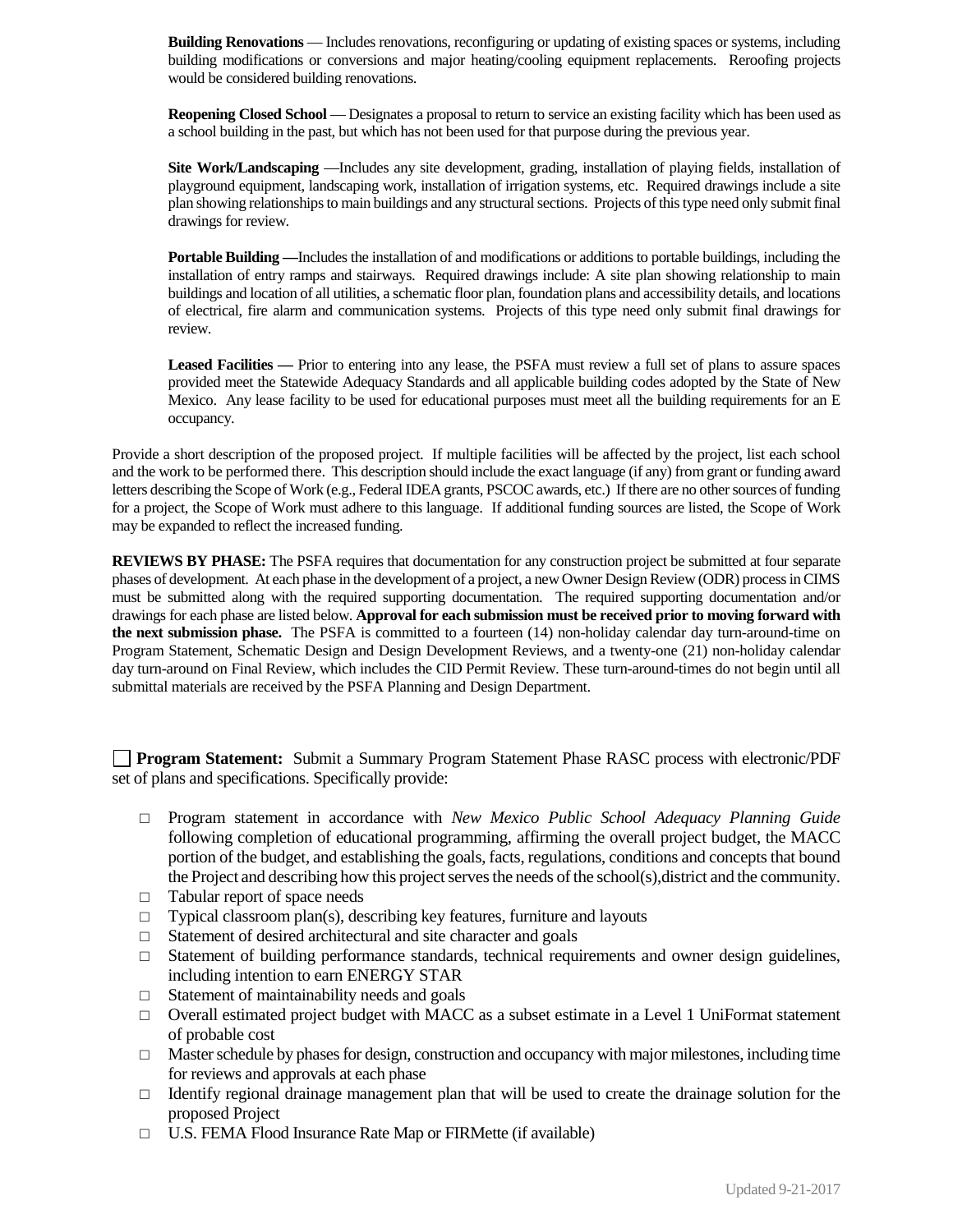- $\Box$  Five (5) mile radius map with scale and north indicator, showing: a) proposed project location, including grade levels and contours; b) existing attendance centers including, grade levels; and c) railroads, rivers, access highways, airports and similar obstructions, barriers or hazards. (Not required for building renovation/repair.)
- □ Written review by Educational Specification Vendor for reconciliation with the Educational Specification
- $\Box$  If project is a remodel or renovation, indicate whether project will be a Level 1, 2 or 3 in accordance with the ICC Existing Building Code
- **Schematic Phase:** Submit Schematic Design Phase RASC process with electronic set of plans and specifications. **Approval for each submission must be received prior to moving forward with the next submission phase.** Specifically, provide:
	- $\Box$  The overall project budget with MACC as a subset estimate in a Level 1 UniFormat statement of probable cost
	- □ Updated master project schedule for design and construction and occupancy with major milestones.
	- $\Box$  Preliminary Project Description (PPD) that clearly indicates the extent and relationship of the project components
	- □ Statement of Energy Design intent from; [http://www.energystar.gov/ia/business/tools\\_resources/target\\_finder/help/Statement\\_of\\_Energy\\_Desig](http://www.energystar.gov/ia/business/tools_resources/target_finder/help/Statement_of_Energy_Design_Intent.htm) [n\\_Intent.htm.](http://www.energystar.gov/ia/business/tools_resources/target_finder/help/Statement_of_Energy_Design_Intent.htm)
	- $\Box$  Schematic documents that include preliminary drawings, including site plan showing access and drainage, floor plan(s) and exterior elevations
	- □ Building and Life-Safety Code analysis
	- □ Statement of Geotechnical services required National Flood Insurance Program draft Elevation Certificate (if applicable and/or draft Flood Proofing Certificate (if applicable)
	- □ Site Survey

 $\mathbb{R}^n$ 

- $\Box$  Office of the State Engineer Domestic Well Permit Application (where required)
- □ Environment Department Liquid Waste Discharge Permit Application (where required). Description of any special or unique conditions which could create an exception to Adequacy Standards
- $\Box$  Narrative description of proposed construction, structural, mechanical and electrical systems
- $\Box$  Signed affidavit by each utility provider, if facility is planned to hookup to any utility, describing expected capacity, such as ability to support water flow required for fire protection system. If utility is not currently present, affidavit must verify availability prior to expected facility Certificate of Occupancy. It is strongly advised, due to costs, that all utilities required for construction, such as power and water, be available prior to Invitation to Bid, or be included in the Construction Documents.
- $\Box$  A brief description of fire flow, hydrant(s) and fire lane locations
- $\Box$  Life Cycle Cost Analysis (LCCA) including responses to "PSFA 10 Question" document
- $\Box$  All drawings shall be to a common and readable scale (1/8"= 1'-0" minimum scale)

**Note:** Projects located within the **City of Albuquerque:** For new buildings and additions, a preliminary plan review meeting with the Albuquerque Fire Department for building and fire code compliance is strongly recommended.

**Design Development Phase:** Submit Design Development Phase RASC process with electronic set of plans and specifications. **Approval for each submission must be received prior to moving forward with the next submission phase**. Specifically, provide:

- □ An overall project budget that includes a Level 2 UniFormat™ or approved equivalent MasterFormat statement of probable project cost
- □ Updated master project schedule for design, construction and occupancy with major milestones
- $\square$  Design Development (DD) drawings and outline specifications that finalize and describe the size and character of the entire project approximately 60% complete describing elements, such as civil, structural, mechanical and electrical systems, special systems including surveillance, security and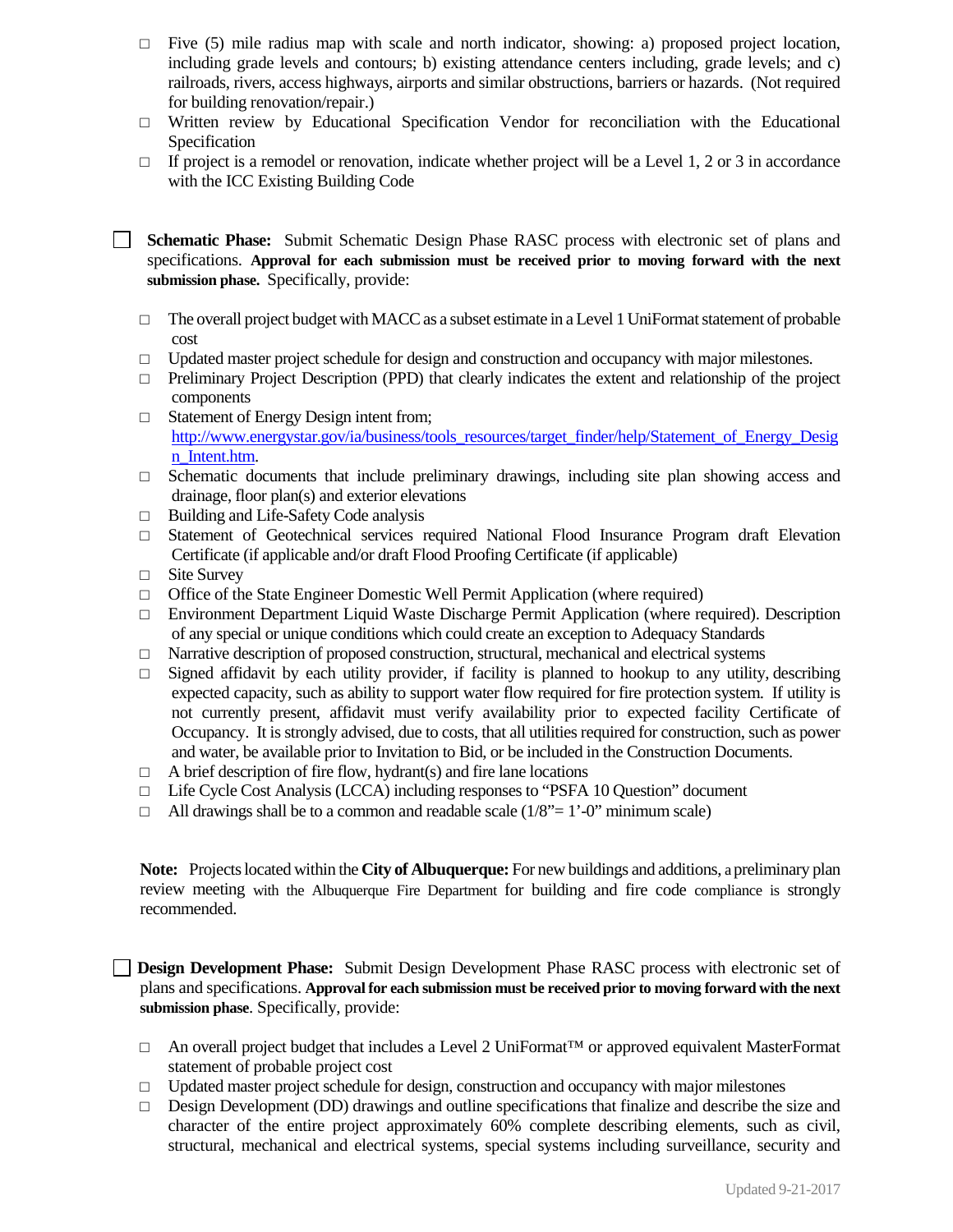access controls systems, fire protection systems, roofs, walls, floors fully developed and lacking only specific installation details required to construct

- $\Box$  Electrical drawings and/or narratives, indicating lighting and daylighting systems capable of maintaining light levels of 50-foot candles at the level of work surfaces and information technology system access in all classroom spaces
- □ Floor plans must include net square footages for all spaces and maximum student loads for all classrooms.
- $\Box$  Framing plans and/or roof framing plans, must describe how a maintained and sustainable background sound level of less than 55 decibels is achieved from outside sources
- $\Box$  Mechanical drawings and/or specifications must describe HVAC and control system(s) capable of maintaining room temperatures between 68-82°F for existing facilities and 68-74°F for new or renovated HVAC facilities at full capacity, while continually moving air and maintaining a CO² level of not more than 1,200 ppm in all classroom spaces at a sound level less than 55 dB
- $\Box$  Explanation of how the documents meet or vary from all requirements of SD Submittal
- $\Box$  Map and/or description of which flood plain or drainage area (if any) the site is located within
- $\Box$  Narrative and Life Cycle Cost Analysis (LCCA) of energy conserving measures, lighting and daylighting methods and controls, and HVAC system(s) and controls
- □ Updated "Statement of Energy Design Intent"
- $\Box$  Response(s) to Performance Assurance Program from pre DD submission review
- □ Geotechnical Report
- □ Zone load calculations and duct design calculations
- □ Completed and signed Environment Department "Application for Permit to Operate Food Service Establishment" (see link on the PSFA website)
- $\Box$  Submit a hard copy site plan, floor plan of kitchen, menu to be served, electrical & mechanical plan of kitchen, specifications and kitchen equipment plan
- □ Completed and signed Environment Department "Application for Food Establishment Plan Review" (see link on the PSFA website)
- $\Box$  Note: All drawings shall be to a common and readable scale  $(1/8^{\circ} = 1^{\circ} \text{O}^{\circ})$  minimum scale). Response(s) to comments from Roofing Consultant (if applicable)

**Bid Documents:** Submit Construction RASC process, with electronic set of plans and specifications. Specifically, provide:

- □ An overall project budget that includes a Level 3 UniFormat™ or approved equivalent MasterFormat statement of probable cost. Or if Construction Manager at Risk (CMAR), an equivalent MasterFormat™ construction cost estimate by the General Contractor/Construction Manager
- □ Updated master project schedule for design and construction and occupancy with major milestones. Or if CMAR, a Critical Path Method (CPM) project schedule, including milestones
- $\Box$  Explanation of how the documents meet or vary from all requirements of DD Submittal
- $\Box$  Response(s) to Performance Assurance Program from final pre submission review
- $\Box$  Construction documents, including drawings and project manual, 100% complete, signed and sealed by the Design Professional(s) with the "Designed to Earn the ENERGY STAR" graphic affixed in the title block. Include the signed and sealed "Statement of Energy Design Intent" in the Project Manual.
- $\Box$  Completed and signed NM State Fire Marshal's Office (SFMO) submittal form and one hard copy set of plans
- □ Complete application for "Designed to Earn ENERGY STAR"
- □ Completed and signed Energy, Minerals and Natural Resources Department Certification form
- □ Multi-Purpose State Building Application

**Please Note:** Plans submitted for this review must meet all requirements of State adopted codes and regulations, including those of the State Fire Marshal Office (SFMO), Construction Industries Division (CID), and New Mexico Environmental Department (NMED). Specific forms required for each agency's review are available on the PSFA website [\(www.nmpsfa.org\)](http://www.nmpsfa.org/) or can be reached through links from the PSFA website. PSFA will coordinate all required agency reviews through each submittal to PSFA.